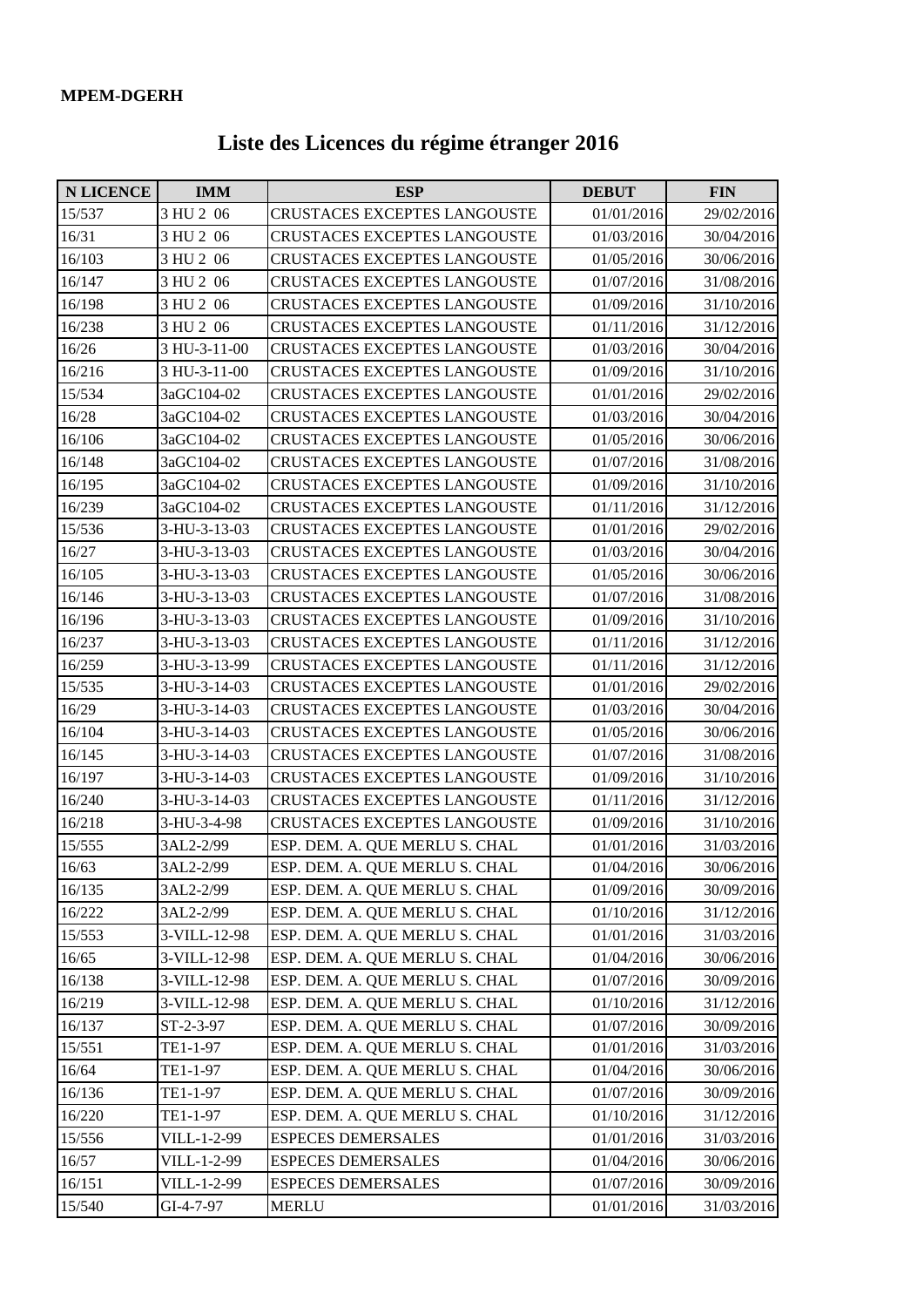| 16/58  | GI-4-7-97     | <b>MERLU</b>      | 01/04/2016 | 30/06/2016 |
|--------|---------------|-------------------|------------|------------|
| 16/152 | GI-4-7-97     | <b>MERLU</b>      | 01/07/2016 | 30/09/2016 |
| 16/214 | GI-4-7-97     | <b>MERLU</b>      | 01/10/2016 | 31/12/2016 |
| 15/550 | 3aGC1-1-04    | <b>MERLU NOIR</b> | 01/01/2016 | 31/03/2016 |
| 15/546 | $VI - 2-1/99$ | <b>MERLU NOIR</b> | 01/01/2016 | 31/03/2016 |
| 16/68  | $VI - 2-1/99$ | <b>MERLU NOIR</b> | 01/04/2016 | 30/06/2016 |
| 16/165 | $VI - 2-1/99$ | <b>MERLU NOIR</b> | 01/07/2016 | 30/09/2016 |
| 16/224 | $VI - 2-1/99$ | <b>MERLU NOIR</b> | 01/10/2016 | 31/12/2016 |
| 15/562 | $VI-2-2/99$   | <b>MERLU NOIR</b> | 01/01/2016 | 31/03/2016 |
| 16/52  | $VI-2-2/99$   | <b>MERLU NOIR</b> | 01/04/2016 | 30/06/2016 |
| 16/164 | $VI-2-2/99$   | <b>MERLU NOIR</b> | 01/07/2016 | 30/09/2016 |
| 16/229 | $VI-2-2/99$   | <b>MERLU NOIR</b> | 01/10/2016 | 31/12/2016 |
| 15/552 | $VI-2-4/03$   | <b>MERLU NOIR</b> | 01/01/2016 | 31/03/2016 |
| 16/53  | $VI-2-4/03$   | <b>MERLU NOIR</b> | 01/04/2016 | 30/06/2016 |
| 16/166 | $VI-2-4/03$   | <b>MERLU NOIR</b> | 01/07/2016 | 30/09/2016 |
| 16/221 | $VI-2-4/03$   | <b>MERLU NOIR</b> | 01/10/2016 | 31/12/2016 |
| 16/89  | 009053121     | <b>PELAGIQUE</b>  | 05/04/2016 | 03/07/2016 |
| 16/264 | 009053121     | <b>PELAGIQUE</b>  | 16/11/2016 | 13/02/2017 |
| 16/4   | 020520175     | <b>PELAGIQUE</b>  | 01/02/2016 | 30/04/2016 |
| 16/108 | 020520175     | <b>PELAGIQUE</b>  | 01/05/2016 | 29/07/2016 |
| 16/182 | 020520175     | <b>PELAGIQUE</b>  | 30/07/2016 | 26/10/2016 |
| 80/181 | 020520175     | <b>PELAGIQUE</b>  | 30/07/2016 | 26/10/2016 |
| 16/244 | 020520175     | <b>PELAGIQUE</b>  | 27/10/2016 | 24/01/2017 |
| 16/109 | 0275          | <b>PELAGIQUE</b>  | 26/04/2016 | 24/07/2016 |
| 16/102 | 11362         | <b>PELAGIQUE</b>  | 14/04/2016 | 12/07/2016 |
| 16/179 | 11362         | <b>PELAGIQUE</b>  | 13/07/2016 | 20/08/2016 |
| 16/206 | 11362         | <b>PELAGIQUE</b>  | 21/08/2016 | 18/11/2016 |
| 16/266 | 11362         | <b>PELAGIQUE</b>  | 19/11/2016 | 16/02/2017 |
| 16/37  | 140520147     | <b>PELAGIQUE</b>  | 21/02/2016 | 20/05/2016 |
| 16/123 | 140520147     | <b>PELAGIQUE</b>  | 21/05/2016 | 18/08/2016 |
| 16/193 | 140520147     | <b>PELAGIQUE</b>  | 19/08/2016 | 12/11/2016 |
| 16/268 | 140520147     | <b>PELAGIQUE</b>  | 26/11/2016 | 23/02/2017 |
| 16/139 | 2164          | <b>PELAGIQUE</b>  | 19/06/2016 | 16/09/2016 |
| 16/215 | 2164          | <b>PELAGIQUE</b>  | 17/09/2016 | 15/12/2016 |
| 16/20  | 350430048     | <b>PELAGIQUE</b>  | 12/02/2016 | 11/05/2016 |
| 16/114 | 350430048     | <b>PELAGIQUE</b>  | 12/05/2016 | 29/06/2016 |
| 16/169 | 350430048     | <b>PELAGIQUE</b>  | 30/06/2016 | 27/09/2016 |
| 16/227 | 350430048     | <b>PELAGIQUE</b>  | 28/09/2016 | 26/12/2016 |
| 16/44  | 350920063     | <b>PELAGIQUE</b>  | 23/02/2016 | 22/05/2016 |
| 16/122 | 350920063     | <b>PELAGIQUE</b>  | 23/05/2016 | 20/08/2016 |
| 16/192 | 350920063     | <b>PELAGIQUE</b>  | 23/08/2016 | 13/11/2016 |
| 16/262 | 350920063     | PELAGIQUE         | 15/11/2016 | 12/02/2017 |
| 16/124 | 351630083     | <b>PELAGIQUE</b>  | 22/05/2016 | 19/08/2016 |
| 16/69  | 6495          | PELAGIQUE         | 30/03/2016 | 27/06/2016 |
| 16/168 | 6495          | <b>PELAGIQUE</b>  | 28/06/2016 | 17/09/2016 |
| 16/23  | 6496          | <b>PELAGIQUE</b>  | 13/02/2016 | 12/05/2016 |
| 16/118 | 6496          | <b>PELAGIQUE</b>  | 13/05/2016 | 01/07/2016 |
| 16/174 | 6496          | <b>PELAGIQUE</b>  | 02/07/2016 | 29/09/2016 |
| 16/243 | 811924        | <b>PELAGIQUE</b>  | 27/10/2016 | 24/01/2017 |
| 16/119 | 832329        | <b>PELAGIQUE</b>  | 15/05/2016 | 12/08/2016 |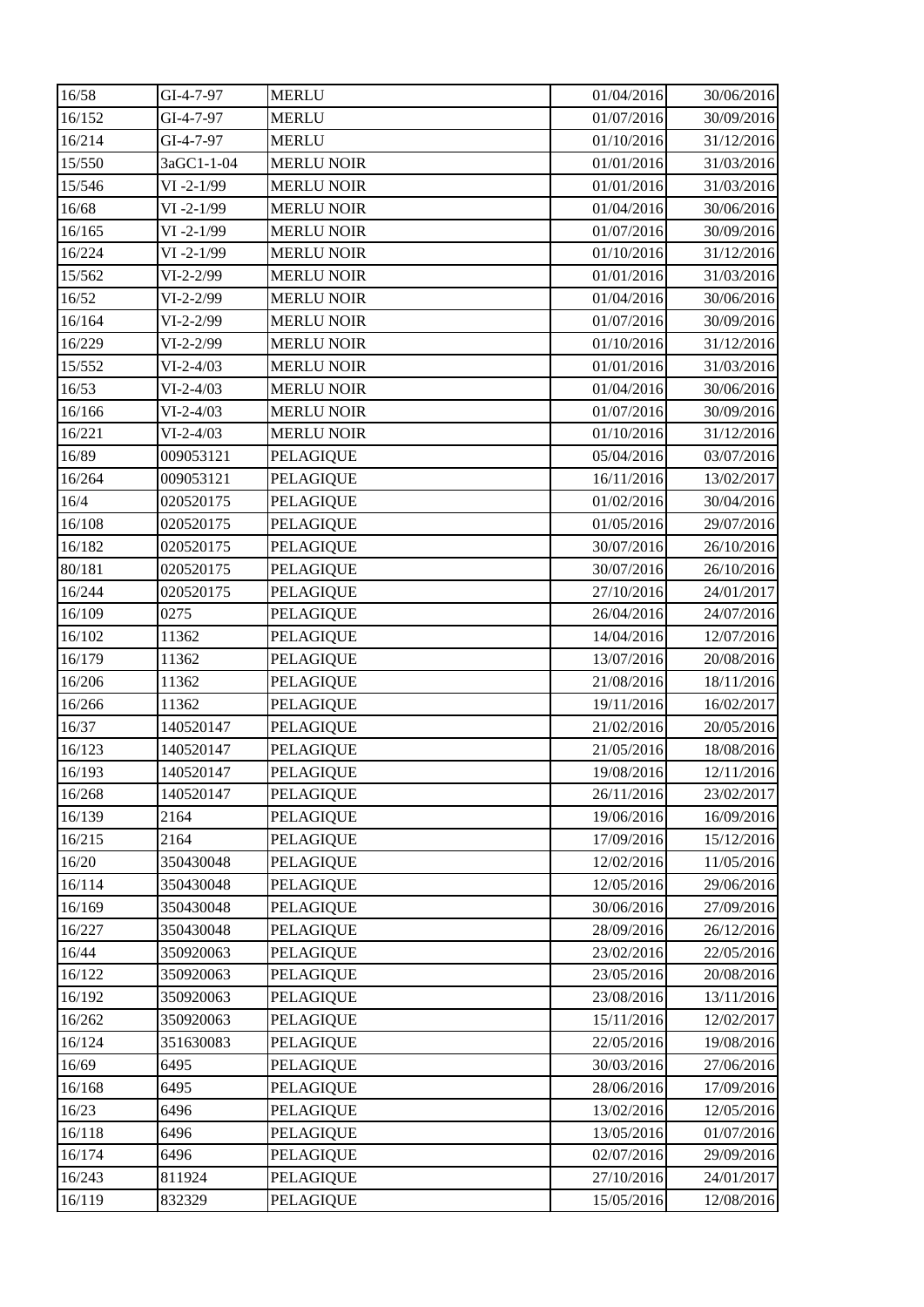| 16/126 | 833459   | <b>PELAGIQUE</b> | 24/05/2016 | 21/08/2016 |
|--------|----------|------------------|------------|------------|
| 16/241 | 833459   | <b>PELAGIQUE</b> | 20/10/2016 | 17/01/2017 |
| 16/32  | 843412   | <b>PELAGIQUE</b> | 20/02/2016 | 19/05/2016 |
| 16/121 | 843412   | <b>PELAGIQUE</b> | 20/05/2016 | 01/07/2016 |
| 16/205 | 843412   | <b>PELAGIQUE</b> | 25/08/2016 | 22/11/2016 |
| 16/267 | 843412   | <b>PELAGIQUE</b> | 23/11/2016 | 20/02/2017 |
| 16/1   | 8607177  | <b>PELAGIQUE</b> | 10/01/2016 | 08/04/2016 |
| 16/97  | 8607177  | <b>PELAGIQUE</b> | 09/04/2016 | 07/07/2016 |
| 16/175 | 8607177  | <b>PELAGIQUE</b> | 08/07/2016 | 05/10/2016 |
| 15/564 | 8626     | <b>PELAGIQUE</b> | 11/01/2016 | 09/04/2016 |
| 16/93  | 8626     | PELAGIQUE        | 10/04/2016 | 01/07/2016 |
| 16/173 | 8626     | <b>PELAGIQUE</b> | 02/07/2016 | 29/09/2016 |
| 16/263 | 8626     | <b>PELAGIQUE</b> | 14/11/2016 | 11/02/2017 |
| 15/542 | 870      | <b>PELAGIQUE</b> | 01/01/2016 | 31/03/2016 |
| 16/54  | 870      | <b>PELAGIQUE</b> | 01/04/2016 | 30/06/2016 |
| 16/155 | 870      | PELAGIQUE        | 01/07/2016 | 30/09/2016 |
| 16/255 | 870      | <b>PELAGIQUE</b> | 01/10/2016 | 31/12/2016 |
| 15/548 | 872      | <b>PELAGIQUE</b> | 01/01/2016 | 31/03/2016 |
| 16/90  | 872      | <b>PELAGIQUE</b> | 01/04/2016 | 30/06/2016 |
| 16/153 | 872      | <b>PELAGIQUE</b> | 01/07/2016 | 30/09/2016 |
| 16/256 | 872      | <b>PELAGIQUE</b> | 01/10/2016 | 31/12/2016 |
| 16/33  | 875502   | <b>PELAGIQUE</b> | 29/02/2016 | 28/05/2016 |
| 16/127 | 875502   | <b>PELAGIQUE</b> | 29/05/2016 | 26/08/2016 |
| 16/38  | 8832112  | <b>PELAGIQUE</b> | 26/02/2016 | 25/05/2016 |
| 16/120 | 8832112  | <b>PELAGIQUE</b> | 26/05/2016 | 01/07/2016 |
| 16/172 | 8832112  | <b>PELAGIQUE</b> | 02/07/2016 | 29/09/2016 |
| 16/226 | 8832112  | <b>PELAGIQUE</b> | 30/09/2016 | 28/12/2016 |
| 16/35  | 887995   | <b>PELAGIQUE</b> | 19/02/2016 | 18/05/2016 |
| 16/116 | 887995   | <b>PELAGIQUE</b> | 19/05/2016 | 16/08/2016 |
| 16/190 | 887995   | <b>PELAGIQUE</b> | 17/08/2016 | 14/11/2016 |
| 16/261 | 887995   | <b>PELAGIQUE</b> | 15/11/2016 | 01/02/2017 |
| 15/541 | 894      | <b>PELAGIQUE</b> | 01/01/2016 | 31/03/2016 |
| 16/56  | 894      | <b>PELAGIQUE</b> | 01/04/2016 | 30/06/2016 |
| 16/154 | 894      | <b>PELAGIQUE</b> | 01/07/2016 | 30/09/2016 |
| 16/202 | 903774   | <b>PELAGIQUE</b> | 15/08/2016 | 12/11/2016 |
| 16/260 | 903774   | PELAGIQUE        | 13/11/2016 | 10/02/2017 |
| 16/49  | 920816   | <b>PELAGIQUE</b> | 23/03/2016 | 20/06/2016 |
| 16/131 | 920816   | <b>PELAGIQUE</b> | 21/06/2016 | 18/09/2016 |
| 16/213 | 920816   | <b>PELAGIQUE</b> | 19/09/2016 | 17/12/2016 |
| 16/48  | 921931   | <b>PELAGIQUE</b> | 15/03/2016 | 09/06/2016 |
| 16/132 | 921931   | <b>PELAGIQUE</b> | 09/06/2016 | 06/09/2016 |
| 16/209 | 921931   | PELAGIQUE        | 07/09/2016 | 05/12/2016 |
| 16/271 | 921931   | <b>PELAGIQUE</b> | 06/12/2016 | 05/03/2017 |
| 15/554 | 9607256  | <b>PELAGIQUE</b> | 05/01/2016 | 03/04/2016 |
| 16/94  | 9607256  | <b>PELAGIQUE</b> | 04/04/2016 | 02/07/2016 |
| 16/171 | 9607256  | <b>PELAGIQUE</b> | 03/07/2016 | 30/09/2016 |
| 16/269 | 9607256  | <b>PELAGIQUE</b> | 28/11/2016 | 19/12/2016 |
| 16/156 | $C-0173$ | <b>PELAGIQUE</b> | 22/06/2016 | 19/09/2016 |
| 16/45  | GDY-147  | <b>PELAGIQUE</b> | 01/01/2016 | 31/03/2016 |
| 16/46  | GDY-147  | <b>PELAGIQUE</b> | 01/04/2016 | 30/06/2016 |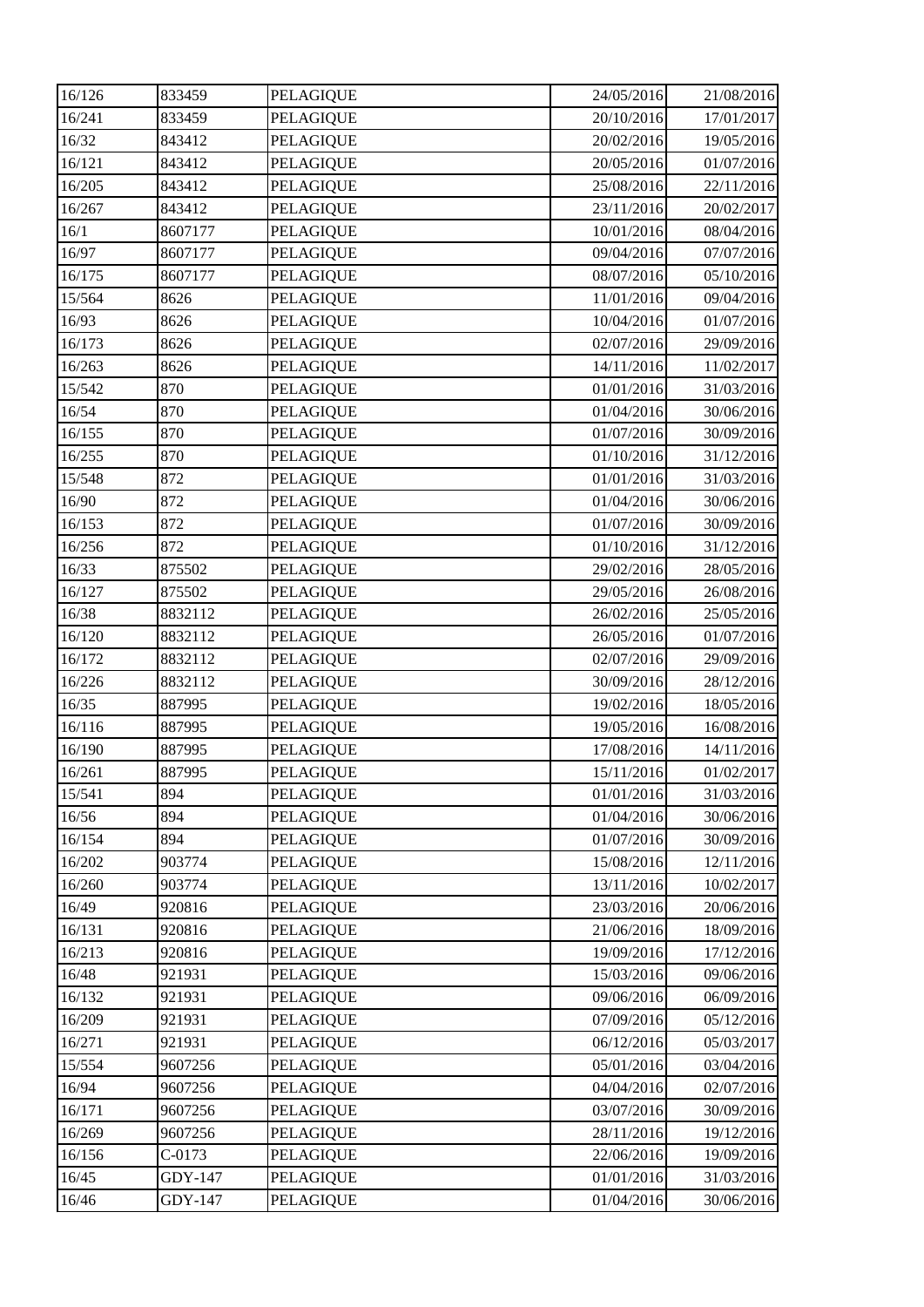| 16/141 | GDY-147                | <b>PELAGIQUE</b> | 01/07/2016 | 30/09/2016 |
|--------|------------------------|------------------|------------|------------|
| 15/544 | GDY-150 RO/T-PELAGIQUE |                  | 01/01/2016 | 31/03/2016 |
| 16/47  | GDY-150 RO/T-PELAGIQUE |                  | 01/04/2016 | 30/06/2016 |
| 16/142 | GDY-150 RO/T-PELAGIQUE |                  | 01/07/2016 | 30/09/2016 |
| 15/561 | KL 855                 | <b>PELAGIQUE</b> | 01/01/2016 | 31/03/2016 |
| 16/60  | KL 855                 | <b>PELAGIQUE</b> | 01/04/2016 | 30/06/2016 |
| 16/163 | KL 855                 | PELAGIQUE        | 01/07/2016 | 30/09/2016 |
| 15/549 | LVL 0840               | <b>PELAGIQUE</b> | 01/01/2016 | 31/03/2016 |
| 16/67  | <b>LVL 0840</b>        | <b>PELAGIQUE</b> | 01/04/2016 | 30/06/2016 |
| 16/133 | LVL 0840               | <b>PELAGIQUE</b> | 01/07/2016 | 30/09/2016 |
| 16/242 | LVL 0840               | <b>PELAGIQUE</b> | 01/10/2016 | 31/12/2016 |
| 15/557 | <b>LVR0846</b>         | <b>PELAGIQUE</b> | 01/01/2016 | 31/03/2016 |
| 16/66  | <b>LVR0846</b>         | <b>PELAGIQUE</b> | 01/04/2016 | 30/06/2016 |
| 16/134 | <b>LVR0846</b>         | <b>PELAGIQUE</b> | 01/07/2016 | 30/09/2016 |
| 16/230 | <b>LVR0846</b>         | <b>PELAGIQUE</b> | 01/10/2016 | 31/12/2016 |
| 16/186 | <b>LVR0850</b>         | <b>PELAGIQUE</b> | 01/07/2016 | 30/09/2016 |
| 16/231 | <b>LVR0850</b>         | <b>PELAGIQUE</b> | 01/10/2016 | 31/12/2016 |
| 16/2   | M 0010                 | <b>PELAGIQUE</b> | 08/01/2016 | 06/04/2016 |
| 16/110 | M 0010                 | <b>PELAGIQUE</b> | 28/04/2016 | 26/07/2016 |
| 16/55  | M-0007                 | <b>PELAGIQUE</b> | 26/03/2016 | 23/06/2016 |
| 16/3   | M-0009                 | <b>PELAGIQUE</b> | 14/01/2016 | 12/04/2016 |
| 16/98  | M-0009                 | PELAGIQUE        | 13/04/2016 | 11/07/2016 |
| 15/560 | <b>ROS 785</b>         | <b>PELAGIQUE</b> | 01/01/2016 | 31/03/2016 |
| 16/62  | <b>ROS 785</b>         | <b>PELAGIQUE</b> | 01/04/2016 | 30/06/2016 |
| 15/558 | <b>SCH 24</b>          | PELAGIQUE        | 01/01/2016 | 31/03/2016 |
| 16/61  | <b>SCH 24</b>          | PELAGIQUE        | 01/04/2016 | 30/06/2016 |
| 15/559 | <b>SCH 81</b>          | <b>PELAGIQUE</b> | 01/01/2016 | 31/03/2016 |
| 16/59  | <b>SCH 81</b>          | <b>PELAGIQUE</b> | 01/04/2016 | 30/06/2016 |
| 16/143 | <b>SCH 81</b>          | <b>PELAGIQUE</b> | 01/07/2016 | 30/09/2016 |
| 16/228 | <b>SCH 81</b>          | <b>PELAGIQUE</b> | 01/10/2016 | 31/12/2016 |
| 16/50  | SKN 1002236            | <b>PELAGIQUE</b> | 09/03/2016 | 06/06/2016 |
| 16/128 | SKN 1002236            | <b>PELAGIQUE</b> | 07/06/2016 | 27/08/2016 |
| 16/204 | SKN 1002236            | <b>PELAGIQUE</b> | 28/08/2016 | 25/11/2016 |
| 16/272 | SKN 1002236            | <b>PELAGIQUE</b> | 26/11/2016 | 23/02/2017 |
| 16/34  | SKN 1002593            | <b>PELAGIQUE</b> | 24/02/2016 | 23/05/2016 |
| 16/117 | SKN 1002593            | <b>PELAGIQUE</b> | 24/05/2016 | 21/08/2016 |
| 16/188 | SKN 1002593            | <b>PELAGIQUE</b> | 22/08/2016 | 19/11/2016 |
| 16/265 | SKN 1002593            | <b>PELAGIQUE</b> | 20/11/2016 | 17/02/2017 |
| 16/25  | SKN1002456             | <b>PELAGIQUE</b> | 17/02/2016 | 16/05/2016 |
| 16/115 | SKN1002456             | <b>PELAGIQUE</b> | 17/05/2016 | 14/08/2016 |
| 16/189 | SKN1002456             | <b>PELAGIQUE</b> | 15/08/2016 | 12/11/2016 |
| 16/270 | SKN1002456             | <b>PELAGIQUE</b> | 02/12/2016 | 01/03/2017 |
| 16/92  | 010821727              | <b>THON</b>      | 01/04/2016 | 30/06/2016 |
| 16/158 | 010821727              | <b>THON</b>      | 01/07/2016 | 28/09/2016 |
| 16/91  | 011321838              | <b>THON</b>      | 01/04/2016 | 30/06/2016 |
| 16/157 | 011321838              | <b>THON</b>      | 01/07/2016 | 28/09/2016 |
| 16/208 | 1143                   | <b>THON</b>      | 26/08/2016 | 23/11/2016 |
| 16/207 | 1144                   | <b>THON</b>      | 26/08/2016 | 23/11/2016 |
| 16/51  | 1226                   | <b>THON</b>      | 01/04/2016 | 29/06/2016 |
| 16/203 | 1226                   | <b>THON</b>      | 20/08/2016 | 17/11/2016 |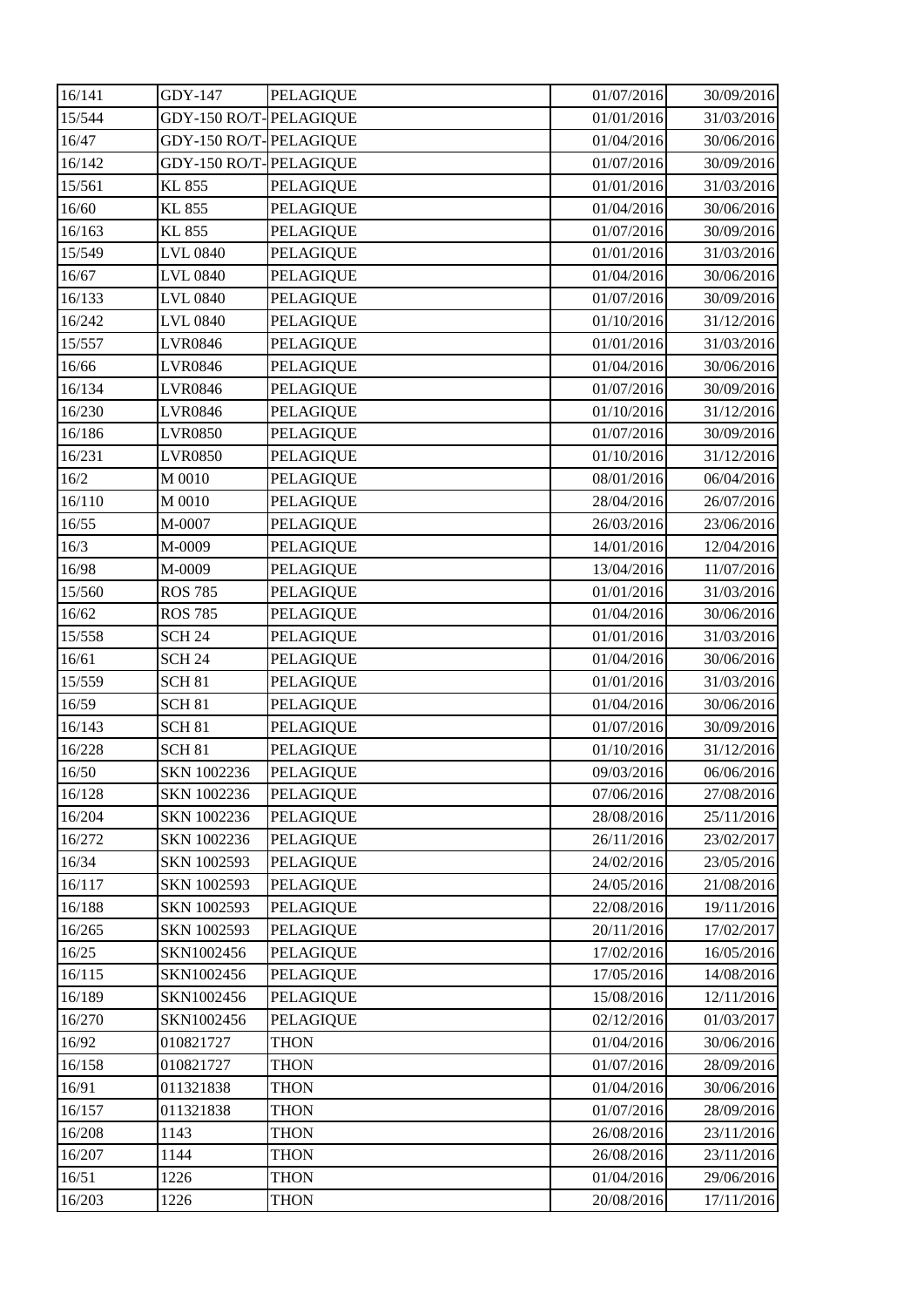| 16/150 | 1237               | <b>THON</b> | 15/06/2016 | 12/09/2016 |
|--------|--------------------|-------------|------------|------------|
| 16/210 | 1237               | <b>THON</b> | 13/09/2016 | 11/12/2016 |
| 16/149 | 1242               | <b>THON</b> | 15/06/2016 | 12/09/2016 |
| 16/211 | 1242               | <b>THON</b> | 13/09/2016 | 11/12/2016 |
| 16/71  | 1996-C-1510        | <b>THON</b> | 15/04/2016 | 13/07/2016 |
| 16/74  | 2009-C-1991        | <b>THON</b> | 01/04/2016 | 29/06/2016 |
| 16/178 | 2009-C-1991        | <b>THON</b> | 30/06/2016 | 27/09/2016 |
| 16/77  | 2015-C-2098        | <b>THON</b> | 01/07/2016 | 28/09/2016 |
| 16/85  | 26823H             | <b>THON</b> | 01/01/2016 | 31/12/2016 |
| 16/96  | 3,598-P            | <b>THON</b> | 01/04/2016 | 30/06/2016 |
| 16/167 | 3,598-P            | <b>THON</b> | 01/07/2016 | 28/09/2016 |
| 16/19  | 3°SS1-7-99         | <b>THON</b> | 01/01/2016 | 31/12/2016 |
| 16/24  | 3°SS1-8-99         | <b>THON</b> | 01/01/2016 | 31/12/2016 |
| 16/21  | 3°SS3-1-97         | <b>THON</b> | 01/01/2016 | 31/12/2016 |
| 16/70  | 32518-PEXT-F       | <b>THON</b> | 15/04/2016 | 13/07/2016 |
| 16/162 | 32518-PEXT-F       | <b>THON</b> | 14/07/2016 | 11/10/2016 |
| 16/235 | 32518-PEXT-F       | <b>THON</b> | 12/10/2016 | 10/11/2016 |
| 16/43  | 3A-ST24-96         | <b>THON</b> | 01/01/2016 | 31/12/2016 |
| 16/72  | 47052-PEXT         | <b>THON</b> | 15/04/2016 | 13/07/2016 |
| 16/161 | 47052-PEXT         | <b>THON</b> | 14/07/2016 | 11/10/2016 |
| 16/199 | AN 1490            | <b>THON</b> | 01/09/2016 | 29/11/2016 |
| 16/200 | AN1493             | THON        | 01/09/2016 | 29/11/2016 |
| 16/7   | BI 2 2876          | <b>THON</b> | 01/01/2016 | 31/12/2016 |
| 16/281 | BI 2 2876          | <b>THON</b> | 01/01/2017 | 31/12/2017 |
| 16/9   | BI 2-2692          | <b>THON</b> | 01/01/2016 | 31/12/2016 |
| 16/275 | BI 2-2692          | <b>THON</b> | 01/01/2017 | 31/12/2017 |
| 16/13  | $BI-2-1-14$        | <b>THON</b> | 01/01/2016 | 31/12/2016 |
| 16/283 | $BI-2-1-14$        | <b>THON</b> | 01/01/2017 | 31/12/2017 |
| 16/6   | BI-2-1-91          | <b>THON</b> | 01/01/2016 | 31/12/2016 |
| 16/279 | BI-2-1-91          | <b>THON</b> | 01/01/2017 | 31/12/2017 |
| 16/5   | BI-2-2800          | <b>THON</b> | 01/01/2016 | 31/12/2016 |
| 16/277 | BI-2-2800          | <b>THON</b> | 01/01/2017 | 31/12/2017 |
| 16/11  | BI-2-2859          | <b>THON</b> | 01/01/2016 | 31/12/2016 |
| 16/280 | BI-2-2859          | <b>THON</b> | 01/01/2017 | 31/12/2017 |
| 16/8   | BI-2-2871          | <b>THON</b> | 01/01/2016 | 31/12/2016 |
| 16/282 | BI-2-2871          | <b>THON</b> | 01/01/2017 | 31/12/2017 |
| 16/15  | $CA-3-1-91$        | <b>THON</b> | 01/01/2016 | 31/12/2016 |
| 16/273 | $CA-3-1-91$        | <b>THON</b> | 01/01/2017 | 31/12/2017 |
| 16/10  | CA-5-1445          | <b>THON</b> | 01/01/2016 | 31/12/2016 |
| 16/276 | CA-5-1445          | <b>THON</b> | 01/01/2017 | 31/12/2017 |
| 16/82  | CC 752 564         | <b>THON</b> | 01/01/2016 | 31/12/2016 |
| 16/87  | CC 752560          | <b>THON</b> | 01/01/2016 | 31/12/2016 |
| 16/81  | CC 791 294         | <b>THON</b> | 01/01/2016 | 31/12/2016 |
| 16/84  | CC 911313          | <b>THON</b> | 01/01/2016 | 31/12/2016 |
| 16/86  | CC752558           | <b>THON</b> | 01/01/2016 | 31/12/2016 |
| 16/83  | CC752577           | <b>THON</b> | 01/01/2016 | 31/12/2016 |
| 16/88  | CC-790 948         | <b>THON</b> | 01/01/2016 | 31/12/2016 |
| 16/180 | CC932207           | <b>THON</b> | 01/01/2016 | 31/12/2016 |
| 16/76  | CCP-1614-2012 THON |             | 01/07/2016 | 28/09/2016 |
| 16/78  | CCP-3001-2014      | <b>THON</b> | 01/04/2016 | 29/06/2016 |